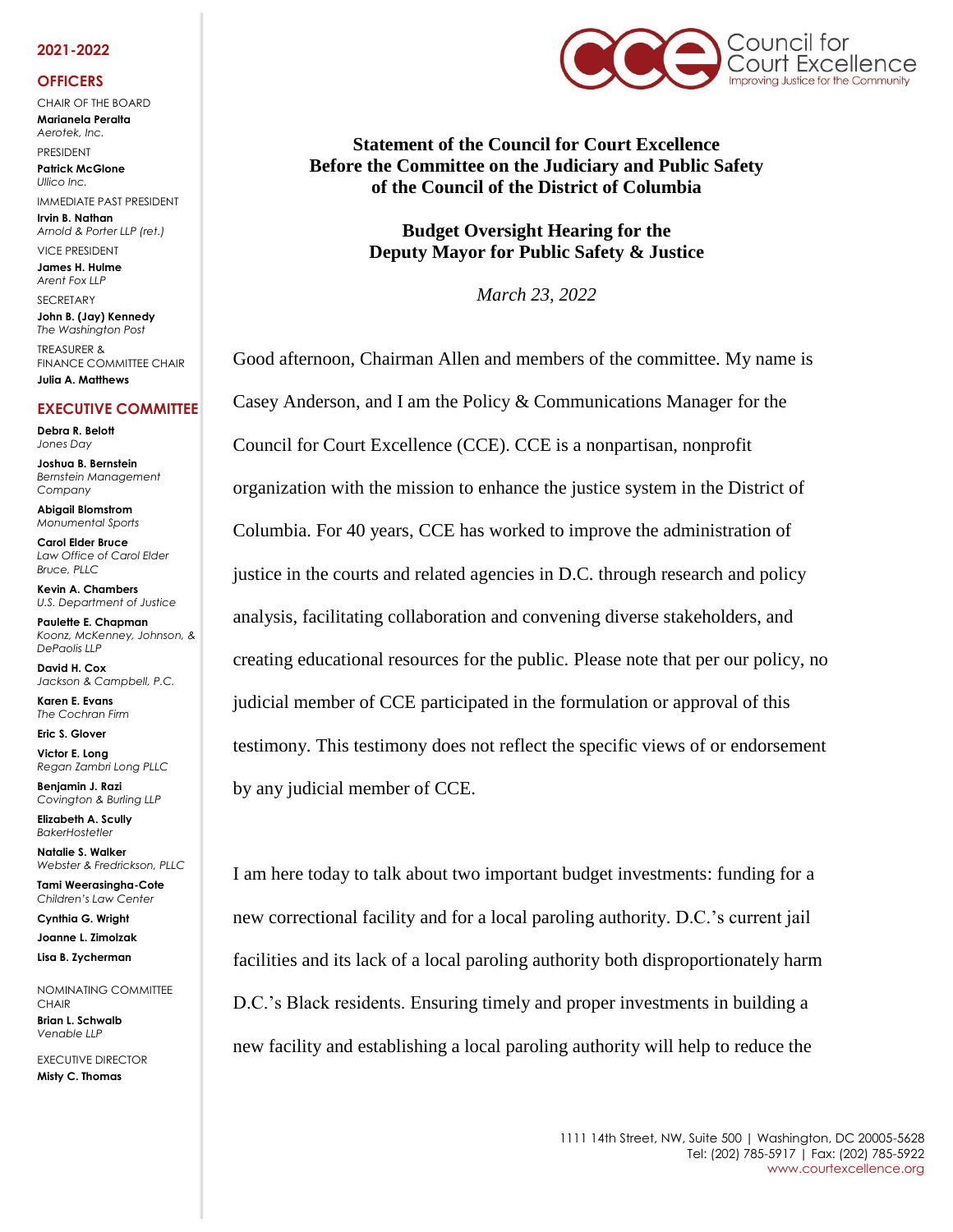disproportionate impact D.C.'s criminal legal system has on the Black community while also improving public safety.

# **New Jail.**

CCE is heartened to see that the Mayor, in her proposed FY23 capital budget, dedicated \$250.5 million through FY28 to build a reimagined treatment and residential facility annex to the Correctional Treatment Facility, which will house roughly 600 incarcerated individuals. This investment aligns with the first part of the Task Force's three-part plan to demolish the D.C. Jail and build this new facility and annex. The Mayor's proposed FY23 capital budget includes a \$500,000 investment for the planning of the annex and the new facility. While the FY23 budget specifies that construction of the new annex will begin in FY24, no funding is allocated for construction of the annex in FY24 or FY25. Investments begin again in FY26, presumably for the construction of the new facility. We urge the D.C. Council to move the construction funding to begin in FY24 so that the District can remain on target for the completion of a new facility in FY28 and ensure that D.C.'s incarcerated residents are housed in a safe, clean, and humane facility.

Building a new, smaller facility, using innovative, promising, and evidenced-based practices is just one piece of that transformative puzzle. It is CCE's hope that D.C. uses the Task Force's report as a guidepost for transforming its whole criminal legal system, and that the Deputy Mayor acts as a leader for building this new, non-traditional facility and implementing the Task Force's recommendations. The Mayor and the D.C. Council must make other criminal legal system investments and reforms recommended by the Task Force to truly transform D.C.'s criminal legal system. For example, D.C. Council must pass decarceration legislation to reduce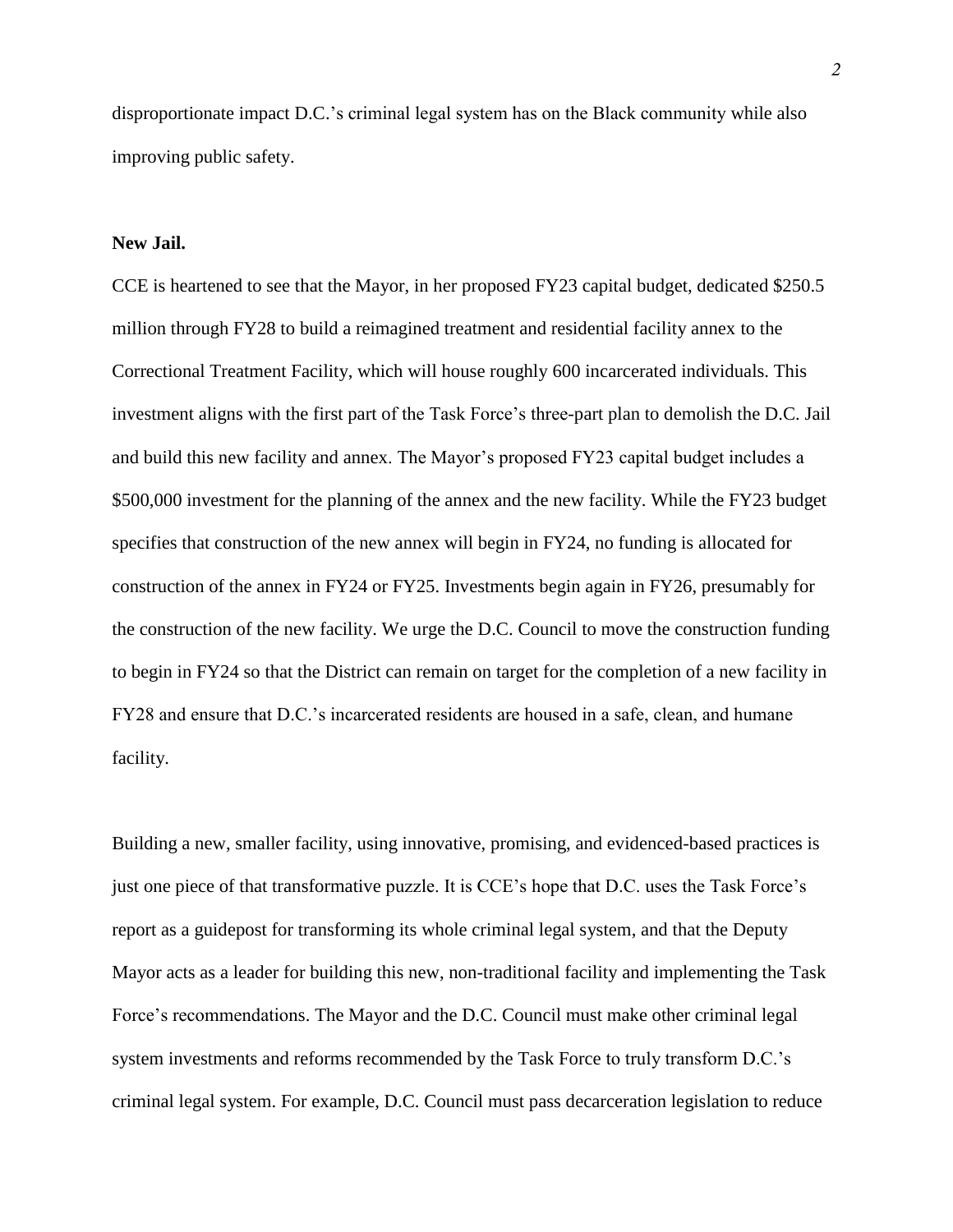D.C.'s incarcerated population, which will in turn decrease the District's criminal legal system's disproportionate impact on its Black community members. This is an achievable goal while maintaining community safety. D.C.'s own COVID-19 responsive measures, which decreased our jail population from 1,600 to 1,200 people, show that decarceration reforms are attainable, safe, and effective. The Mayor, Deputy Mayor, and D.C. Council must continue prioritizing decarceration reforms as we prepare for and build a new smaller secured detention facility.

# **Local Paroling Authority.**

While we laud the Mayor for including investments for a new correctional facility in her proposed FY23 budget, we are concerned to see that the Mayor did not allocate funding for a new, local paroling authority. With the sunset of the U.S. Parole Commission (USPC) slated for November 1, 2022, the U.S. Congress, the Bowser Administration, and the D.C. Council have a rare – and time-restricted – opportunity to establish local control of parole. Last year, one in 10 of our currently incarcerated residents at the jail and in the federal Bureau of Prisons are there because of release violations. Most of these are only technical violations, not new crimes. A new local paroling authority could change who it decides to detain on alleged violations and could also change policies in recognition of the decades of damage inflicted upon the District's Black community by a history that includes biased policing, harsh sentencing laws, aggressive prosecutions, restrictive parole grant policies, and punitive revocation procedures, while still ensuring thoughtful consideration of public safety and the consequences of release for victims of crime.

CCE knows that the Deputy Mayor has contracted with local experts to develop a detailed plan on what a new paroling authority should look like in the District. CCE supports a Board model and is eagerly awaiting the final recommendations of the contractors. The District's cannot let